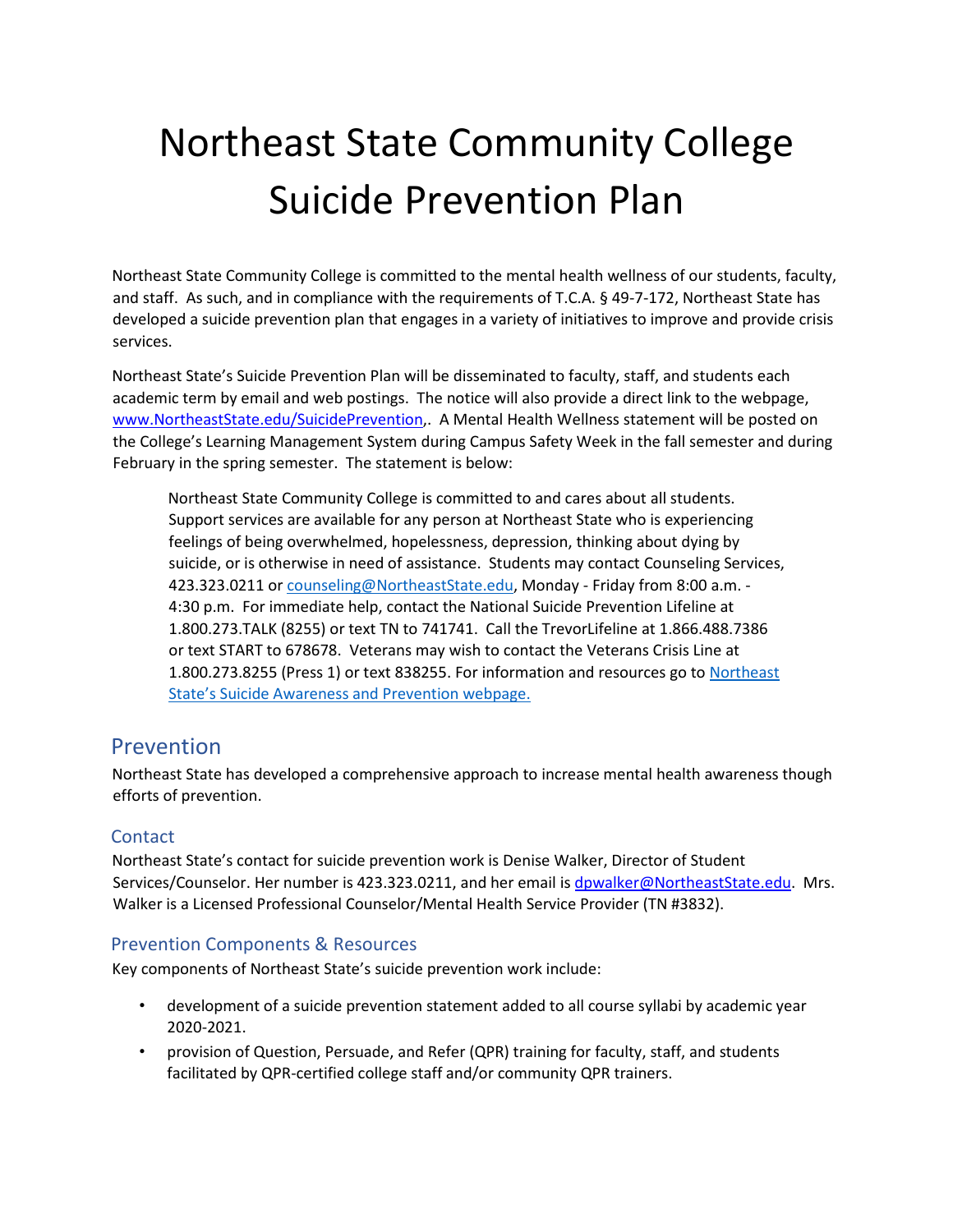- completion of a required Crisis Intervention and Suicide Prevention online training module by faculty and staff annually.
- facilitation of "Navigating Northeast State … A Safe Campus Saves You and Saves Others", a Safe Northeast program that includes resources for crisis intervention. The module is presented each semester in EDUC 1030 College and Lifelong Learning, a required first-year experience course.
- promotion of the National Suicide Prevention Lifeline, Crisis Text Line, and other campus and community resources that are made available through:
	- o Northeast State's website at [www.NortheastState.edu/SuicidePrevention,](http://www.northeaststate.edu/SuicidePrevention) [www.NortheastState.edu/SafeNortheastResources,](http://www.northeaststate.edu/SafeNortheastResources) and [www.NortheastState.edu/CommunityResources.](http://www.northeaststate.edu/CommunityResources)
	- o Counseling Services' "Quick Guide for Counseling, Crisis & Support Resources" brochure.  $\circ$  a contact card advertising the Crisis Text Line and the College's Counseling Services.  $\circ$ Tennessee Suicide Prevention Network (TSPN) posters with crisis line and text line contact numbers posted at all campuses.
	- $\circ$  a bookmark with tips for managing anxiety and panic, with contact information for NeSCC's Counseling Services, the National Suicide Prevention Lifeline, and the Crisis Text Line.
- promotion of the Employee Assistance Program (EAP). Eligible employees of the College and their dependents may participate in the College's Employee Assistance Program. Professional counseling services are available. The counseling services are voluntary and strictly confidential. The services are without charge for up to five sessions for eligible employees and their immediate family members. Contact Partners for Health at 1.855.Here4TN (437.3486) or visit [www.Here4TN.com.](http://www.here4tn.com/) Contact NeSCC Human Resources at 423.323.0204 for additional information.
- utilization of community resources and agencies to provide prevention services for Northeast State community members. Northeast State has established relationships with the following Mental Health agencies and alliances for the purpose of providing prevention education, training, and prevention screenings:
	- o Bristol Crisis Center, Inc.
	- $\circ$  Frontier Health  $\circ$  National Alliance for the Mentally III (NAMI)  $\circ$  Tennessee Suicide Prevention Network (TSPN)

#### Additional Information

Information regarding community Mental Health partnerships and resources at Northeast State is available in Counseling Services, Room C2101 of the General Studies Building, on the Blountville campus. The email is counseling@NortheastState.edu. The phone number is 423.323.0211. Counseling Services maintains a comprehensive list of partners and services available to members of the College community, which may include crisis referral services, prevention screenings, and training programs, and staff are available to provide QPR training, crisis intervention, counseling, and referral services. Any campus member interested in accessing the services/agencies and training noted above, or for more information about Northeast State's suicide prevention efforts, should visit [www.NortheastState.edu/Counseling](http://www.northeaststate.edu/Counseling) [o](http://www.northeaststate.edu/Counseling)[r www.NortheastState.edu/SuicidePrevention.](http://www.northeaststate.edu/SuicidePrevention)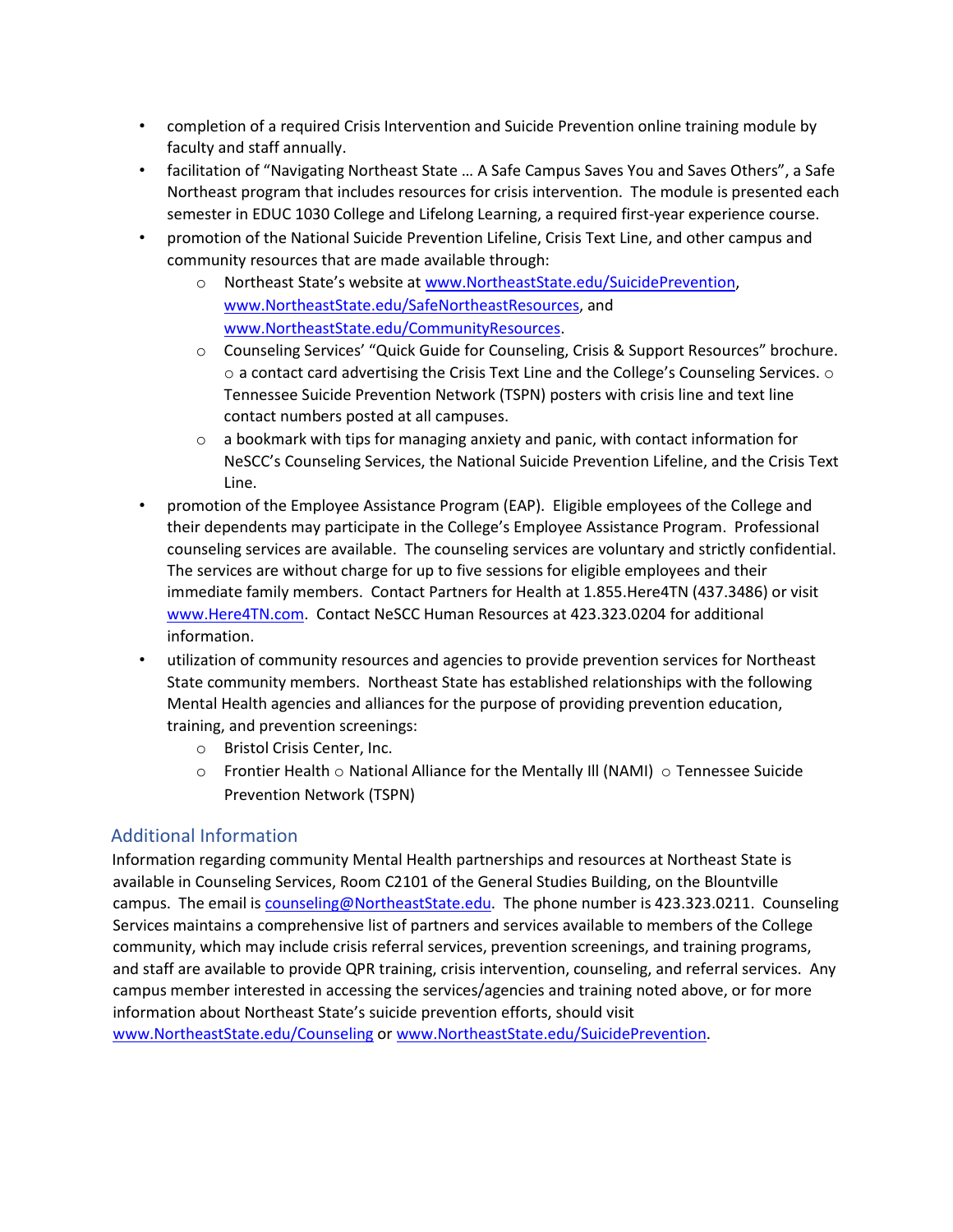## Intervention

There is no typical suicidal person. No age group, ethnicity, or background is immune. Fortunately, many troubled individuals display behaviors deliberately or inadvertently signal their suicidal intent. Recognizing th[e warning signs](http://tspn.org/warning-signs) [\(http://tspn.org/warning-signs\)](http://tspn.org/warning-signs) and learning what to do next may help save a life.

#### **Contact**

If someone exhibits behavioral patterns that may indicate possible risk for suicide, they should be watched closely. If the signs appear numerous or severe, seek professional help at once. The National Suicide Prevention Lifeline at 1.800.273.TALK (8255) provides access to trained telephone counselors, 24 hours a day, 7 days a week, or contact the Crisis Text Line by texting TN to 741741. Trained mental health professionals answer the Frontier Health crisis line at 877.928.9062 24 hours a day, 7 days a week. Frontier Health provides a free walk-in crisis clinic in Johnson City for assessment and is open 24 hours a day, 7 days a week.

If a student, faculty, or staff member encounters a suicidal student, faculty, or staff member, one of the following individuals should be contacted immediately:

- Brian Johnson, Chief of Police, Northeast State Police Department, 423.677.7927
- Andrew Mitchem, Deputy Chief of Police, Northeast State Police Department, 423.677.7927
- Denise Walker, Director of Accessibility, Counseling, and Testing Services/Counselor, 423.323.0211

Should the incident occur after hours, or the above noted individuals are not available, the following should be contacted immediately:

Northeast State Police Department, 423.677.7927 (Emergency Cell)

If the suicidal person has plans and access to a lethal means, is planning to make an attempt very soon, or is currently in the process of making an attempt, this individual is in imminent danger and should not be left alone. Get the person help immediately. Determine who can get there quickly and keep the individual safe.

Should you have this concern, you should immediately call 9-1-1.

#### Intervention Resources

Northeast State has an established relationship with the following local Mental Health facility for the purpose of crisis referral services:

• Frontier Health 877.928.9062 [www.frontierhealth.org](http://www.frontierhealth.org/)

> Frontier Health offers treatment for mental health, co-occurring, and substance abuse problems, recovery and vocational rehabilitation, and developmental and intellectual disabilities services.

The safety and wellbeing of our students, faculty, and staff is of the utmost importance. In situations that require immediate action because of safety or other concerns, Northeast State will take any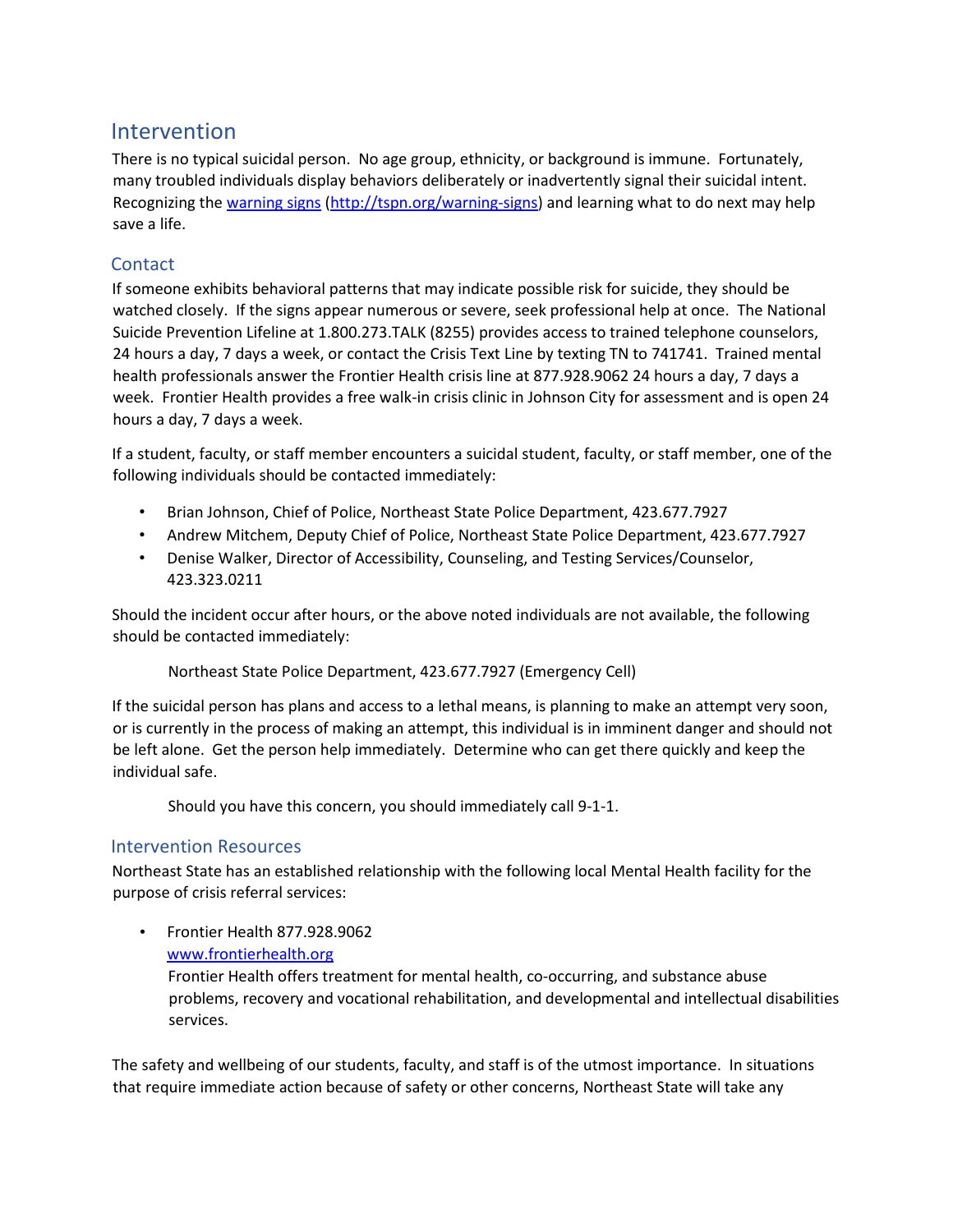reasonable administrative action or accommodation protocols that are appropriate. Such interim actions may include, but are not limited to adjustments to schedules, ADA accommodations, adjustments of course, exam, schedules, facilitation of hold harmless voluntary withdrawals, incompletes, etc.

## Postvention

Because all student/faculty/staff deaths affect our community, whether that death is accidental, due to illness, or the result of self-inflicted injury, it important for Northeast State to respond to and recognize all deaths in a consistent manner. Campus leadership and the communications department developed a protocol that includes a campus response to a student/faculty/staff suicide to decrease the trauma experienced by the students and other campus community members left behind and to help prevent further suicides through contagion.

#### **Contact**

If a student, staff, or faculty member death occurs by suicide, the following persons, or their designees, should be notified immediately:

- Dr. Susan Graybeal, Vice President for Institutional Excellence and Student Success, 423.354.2549
- Jennifer Starling, Assistant Vice President for Student Success and Dean of Student Development, 423.279.7635
- Megan Jones, Director of Human Resources, 423.323.0226

#### Postvention Components & Resources

Northeast State has established relationships with the following Mental Health agencies and alliances for the purpose of working to decrease community trauma:

- Bristol Crisis Center, Inc.
- Frontier Health
- National Alliance for the Mentally Ill (NAMI)
- Tennessee Suicide Prevention Network (TSPN)

Campus protocols include:

- The Employee Assistance Program (EAP) will be contacted to provide support for faculty and staff.
- Frontier Health, Bristol Crisis Center, and/or TSPN will be contacted to provide support and direction for faculty, staff, and students on campus and/or for follow-up as appropriate.
- Counseling Services will provide ongoing support for faculty, staff, and students.
- Appropriate notifications of death will be made in the student or employee's file and on the Banner System.
- Additional protocols per NeSCC Polic[y 04:32:00](https://apps.northeaststate.edu/ie/policymanual/pol.asp?p=171) [w](https://apps.northeaststate.edu/ie/policymanual/pol.asp?p=171)ill be activated for student deaths:
	- o Office of the President will send a letter of condolence to the family.
	- o Business Office will process refunds as appropriate. o Financial Aid Office will process financial aid accounts as appropriate. o Computer Services will disable